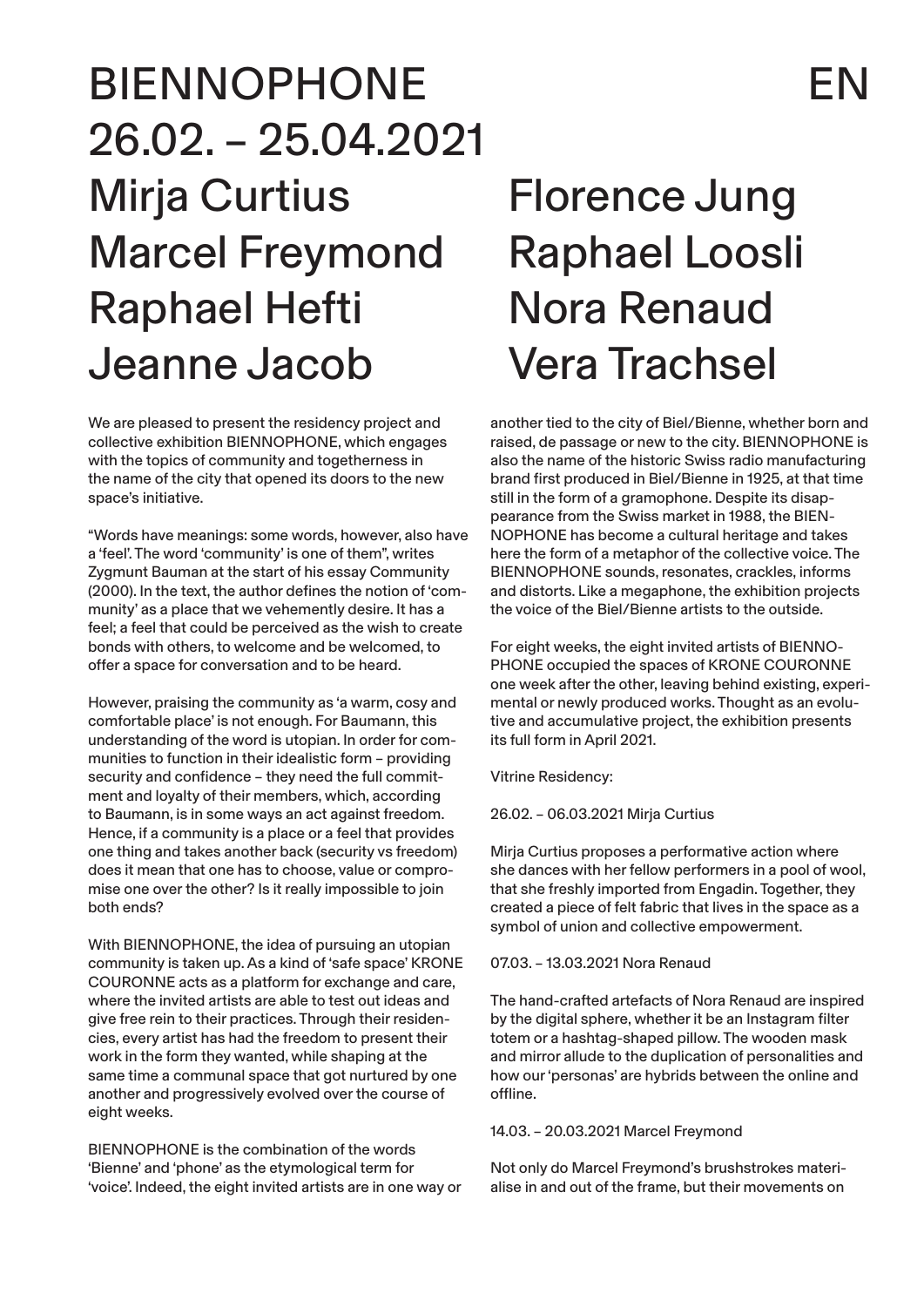The sound composition is made in collaboration with Michael Stulz.

### 21.03. – 27.03.2021 Raphael Loosli

Raphael Loosli's words left a mark on the vitrines, "for my friends and family", which triggers the questions: what is the artistic production aimed at? Who is art made for? Isn't the community what we most fervently want by our sides?

#### 28.03. – 03.04.2021 Vera Trachsel

Vera Trachsel's tableau-vivant stems from the idea of making a collective "patis-series". This giant pastry-looking structure was built in one night during the same working hours as the bakery next door with the precious help of Maria Beglerbegovic, Anne-Valerie Zuber, Jeanne Jacob and Beth Dillon.

#### 04.04. – 10.04.2021 Jeanne Jacob

The subtle lines of Jeanne Jacob's paintings and drawings open a window to intimacy. At the space, she settles as if in her studio with tons of pencils and pots of colours. Attentive to her environment and the multiple individualities that shape it, the artist paints two new works, unveiling some anthropomorphous figures.

#### 11.04. – 17.04.2021 Raphael Hefti

"Neon lights are usually taken to stand for glamour, promises of pleasure that will not be fulfilled, or liminal experiences that will turn out to be degrading. But these neon lights are not situated at the entrance of a casino or nightclub. They do not stand for anything nut themselves. If they convey a kind of mysticism, it's the mysticism of everyday materials: of technology that discloses its mechanism, reveals all its secrets, and yet still manages to fascinate." - Adam Jasper

### 18.04 – 25.04.2021 Florence Jung

Florence Jung questions what it means to arrive in a new place and what it takes to surround oneself with people of influence. She scores:

Jung69 Four things are hidden beneath the entrance mat. These are the business cards of a banker, a politician, a journalist, and a police officer. It is said that they all work in Biel/Bienne and are currently on duty.

Mirja Curtius (1996, Scuol) lives and works in Biel/ Bienne. The artist's interest lies primarily in nature and the preservation of our ecosystem. Working with raw materials like wool, Mirja Curtius rethinks the meaning and essence of material production and how these processes often originate from a collective work. She also plays with the notions of visible and invisible skin and uses performance to sensorily express the need of touch and proximity with materiality.

Marcel Freymond (1983, Biel/Bienne) lives and works in Basel. Through gestures and forms, Marcel Freymond's paintings move, dance and create singular landscapes. Meticulous, the artist investigates the complexity of colours and textures that his brushstrokes reveal on the canvas. He uses the tensions created by the stretched canvas as a basis to generate unexpected vibrations and sounds. Alongside his art practice, he is part of the collective Juice & Rispetta and co-runs the art space, Pilze Welle Lust in Basel.

Raphael Hefti (1978, Boudevilliers) grew up in Biel/ Bienne and is currently based in Zurich.

Jeanne Jacob (1994, Neuchâtel) lives and works in Biel/ Bienne. Her artistic practice incorporates primarily painting, performance and drawing. The artist's theoretical framework is inspired by queer-feminist theories and contemporary sociology, and is influenced by her political engagement as well as in her everyday life spent in community. She is interested in the relationships between individuals, from love to sexuality, and questions herself on the duality that subsists between individuality and collectivity.

Florence Jung configures scripted situations, uncertain events and spaces of ambiguity. Her practice is inspired by camouflage tactics that examine the social circumstances of an era oversaturated by images, facts, and post-facts.

Raphael Loosli (1980, Langenthal) is based in Biel/ Bienne. The artist often starts from ordinary situations or trivial 'objets trouvés'. Rather than producing anew, he observes and manipulates these objects or ideas in a way or the other until they take on new meanings. With a devoted fascination for the elements that surround him, Raphael Loosli takes a conceptual and reflective stance on everyday life.

Nora Renaud (1977, Geneva) lives and works between Biel/Bienne and Bogota, Colombia. The artist is interested in anthropology and the relationship to social networks. Her practice is inspired by traditional and ancestral elements to question the contemporary online rituals within a hyper-developed internet culture. Seeking the tangent between analog and digital, Nora Renaud produces handmade artefacts that she inserts in her cyberspace, playing with masks, filters, hashtags and other forms of avatars.

Vera Trachsel (1988, Bern) grew up in Ticino and lives and works in Biel/Bienne. Through experimentation, the artist explores the fragility and solidity of materials to create ephemeral worlds, landscapes, in which nothing is definitive, but in permanent transformation. She is fascinated by the performance of opposite matters, such as foam and concrete, and how these relate and communicate with each other.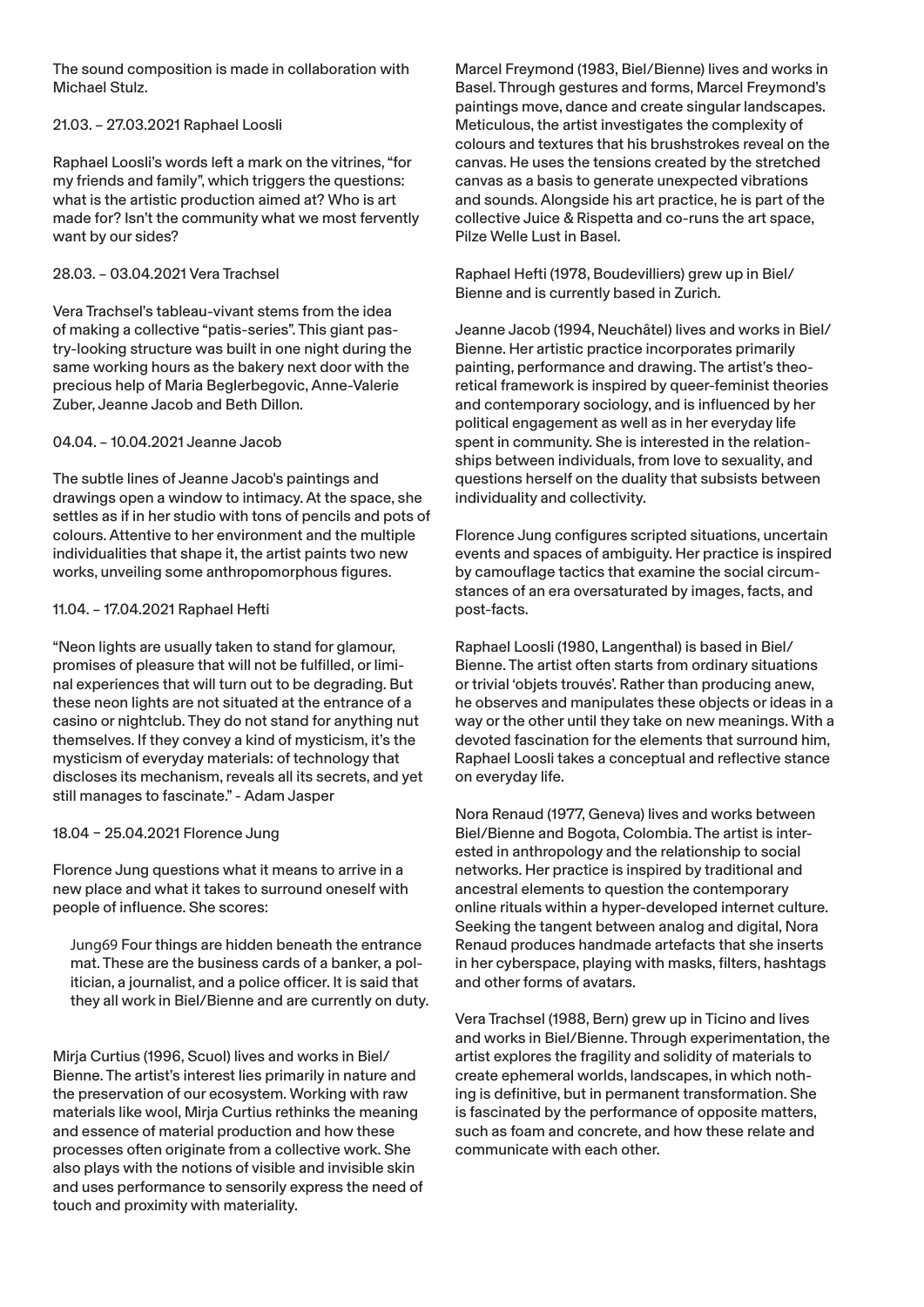1. Jeanne Jacob Best friends, 2021 Oil on canvas 169 x 139 cm

2. Nora Renaud Totem G-translate, 2021 Wood 93 x 37.5 x 1,5 cm

3. Florence Jung Jung69

4. Raphael Hefti Better Living Through Circuitry, 2020 Neon gas, Borosilicate glass 210 x 40 x 40 cm

5. Raphael Hefti Better Living Through Circuitry, 2020 Neon gas, Borosilicate glass 230 x 40 x 40 cm

6. Raphael Hefti Better Living Through Circuitry, 2020 Neon gas, Borosilicate glass 230 x 40 x 40 cm

7. Mirja Curtius I want to felt you, 2021 Swiss sheep wool, Textile, Bronze 400 x 400 cm

8. Mirja Curtius I want to felt you, 2021 Video 3m41s

9. Marcel Freymond Community, 2021 Site specific installation

Canvas, rabbit glue, pigments 190 x 140 x 4.5cm

Canvas, rabbit glue, pigments ø 70cm x 2cm

Mural Coal, Dispersion paint

Audio, collaboration with Michael Stulz 3:11min

10. Nora Renaud Hashtag cushion, 2021 Hay, cotton 245 x 210 x 20 cm

11. Vera Trachsel The cake, 2021 Wood, paper, Foam, Fabric, Cardboard Tape, Corn-starch, Acrylic paint 2200 x 3600 x 3600 cm

12. Nora Renaud Wooden mask, 2020 Various materials 93 x 37.5 x 1,5 cm

13. Raphael Loosli For my friends and family, 2021 Film on glass 178 x 123 cm

14. Nora Renaud Selfie Mirror, 2021 Various materials 142 x 45 x 42 cm

15. Jeanne Jacob Geheimnisse mit den Händen erzählen, 2021 Oil on canvas 39 x 30 cm